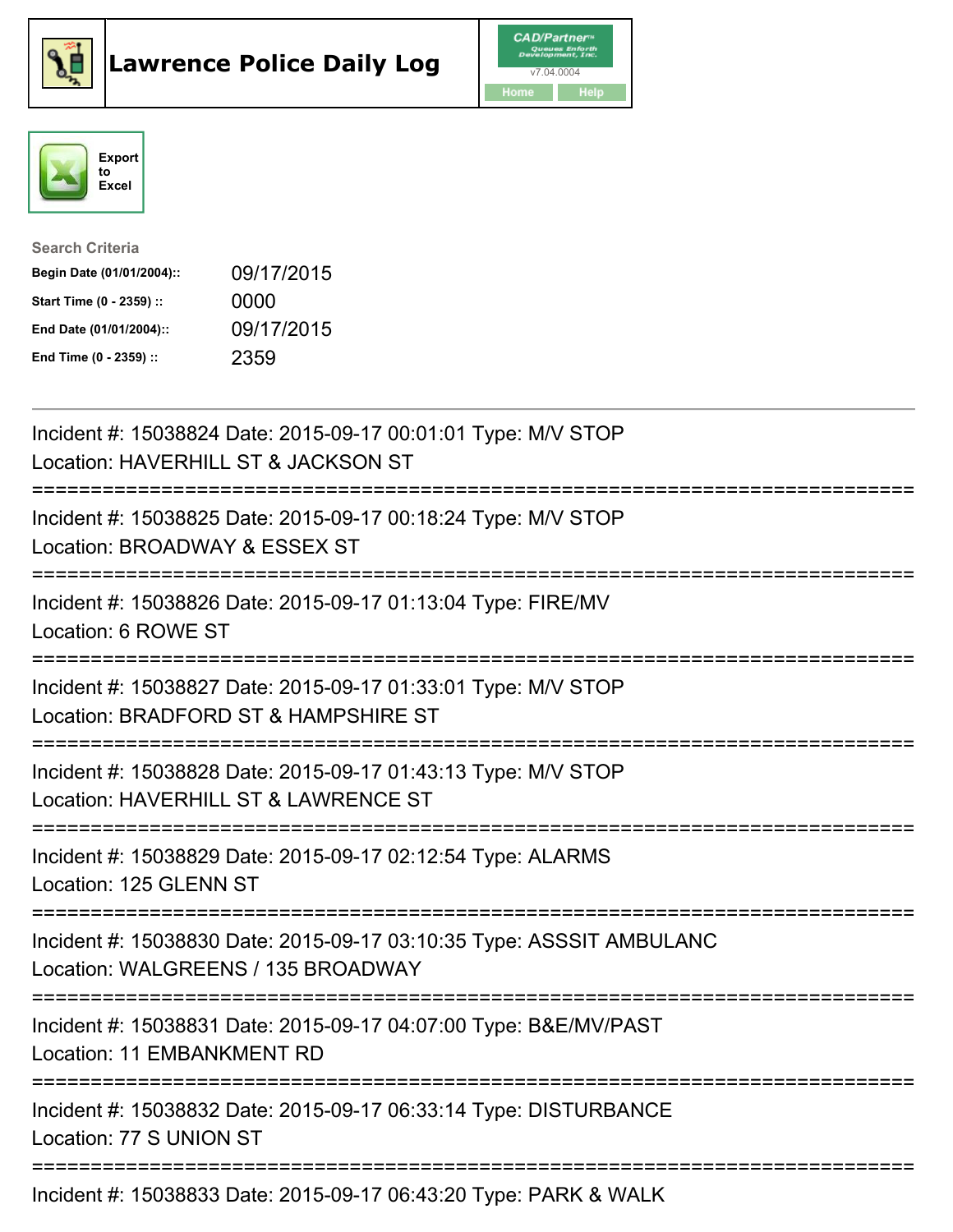| Location: BROADWY                                                                                                |
|------------------------------------------------------------------------------------------------------------------|
| Incident #: 15038834 Date: 2015-09-17 06:45:38 Type: ALARMS<br>Location: 130 FRANKLIN ST                         |
| Incident #: 15038835 Date: 2015-09-17 06:59:45 Type: M/V STOP<br>Location: AMESBURY ST & HAVERHILL ST            |
| Incident #: 15038837 Date: 2015-09-17 07:00:43 Type: AUTO ACC/NO PI<br>Location: 33 HAMPTON ST                   |
| Incident #: 15038836 Date: 2015-09-17 07:00:43 Type: AUTO ACC/NO PI<br>Location: 198 BRUCE ST                    |
| Incident #: 15038838 Date: 2015-09-17 07:16:57 Type: ALARMS<br>Location: 115 BENNINGTON ST                       |
| Incident #: 15038839 Date: 2015-09-17 07:17:07 Type: CLOSE STREET<br>Location: JACKSON ST & PARK ST              |
| Incident #: 15038840 Date: 2015-09-17 07:23:17 Type: M/V STOP<br>Location: S BROADWAY & SHATTUCK ST              |
| :====================<br>Incident #: 15038841 Date: 2015-09-17 07:23:48 Type: M/V STOP<br>Location: 700 ESSEX ST |
| Incident #: 15038842 Date: 2015-09-17 07:37:07 Type: 911 HANG UP<br>Location: 42 UNION ST FL 2                   |
| Incident #: 15038843 Date: 2015-09-17 07:41:57 Type: CLOSE STREET<br><b>Location: BAILEY ST</b>                  |
| Incident #: 15038844 Date: 2015-09-17 07:44:13 Type: M/V STOP<br>Location: ESSEX AND MEDFORD ST                  |
| Incident #: 15038845 Date: 2015-09-17 07:47:44 Type: AUTO ACC/UNK PI<br>Location: FALLS BRIDGE / null            |
| Incident #: 15038846 Date: 2015-09-17 07:53:06 Type: M/V STOP<br>Location: GENERAL ST & UNION ST                 |
| Incident #: 15038847 Date: 2015-09-17 08:02:04 Type: CLOSE STREET                                                |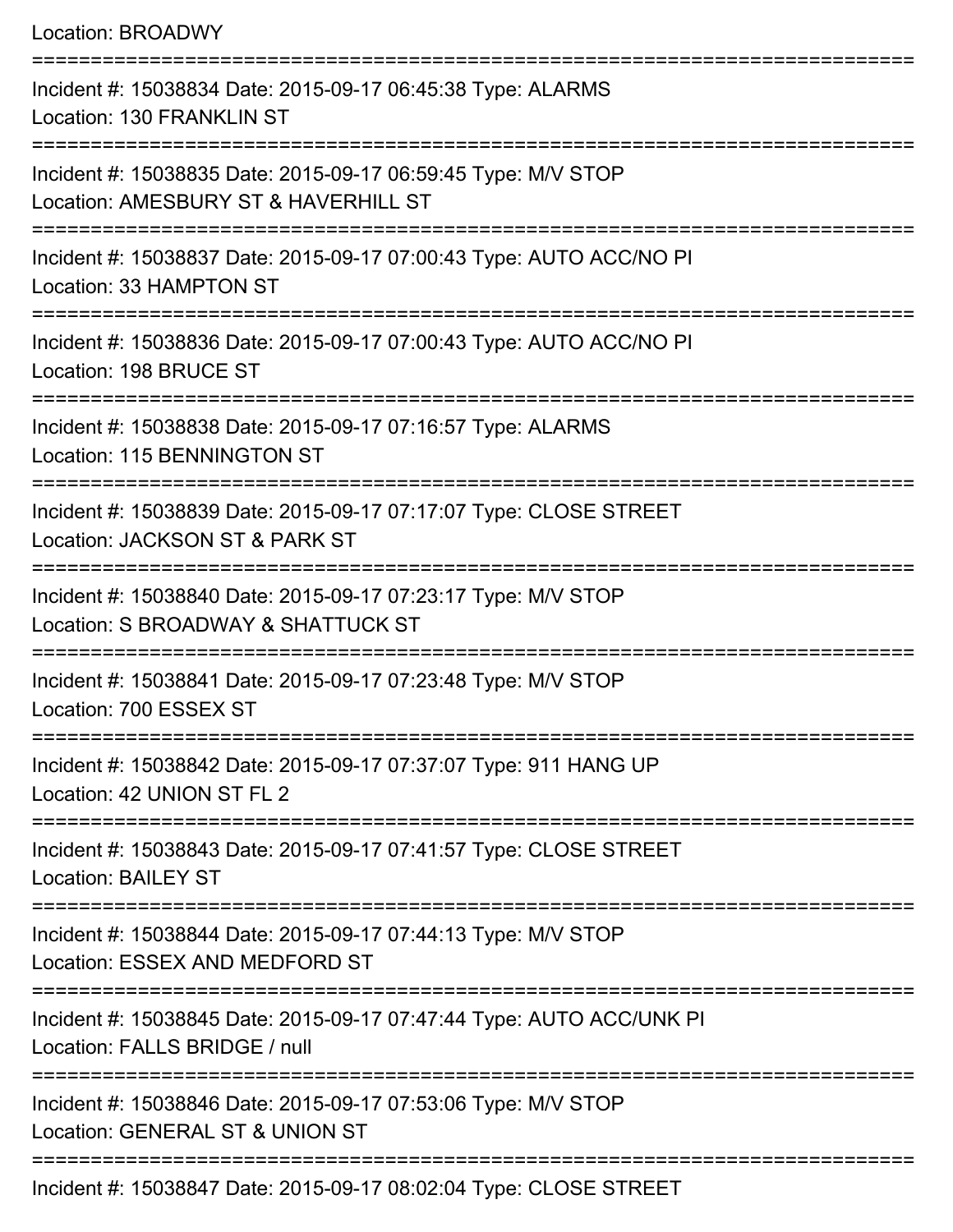| Incident #: 15038848 Date: 2015-09-17 08:08:46 Type: M/V STOP<br>Location: JACKSON ST & KNOX ST                    |
|--------------------------------------------------------------------------------------------------------------------|
| Incident #: 15038849 Date: 2015-09-17 08:12:23 Type: M/V STOP<br>Location: 17 LAWRENCE ST                          |
| Incident #: 15038850 Date: 2015-09-17 08:15:17 Type: M/V STOP<br>Location: LAWRENCE ST & METHUEN ST                |
| Incident #: 15038851 Date: 2015-09-17 08:22:13 Type: RECOV/STOL/MV<br>Location: 161 BAILEY ST                      |
| Incident #: 15038852 Date: 2015-09-17 08:29:39 Type: A&B D/W PAST<br>Location: 212 PARK ST                         |
| Incident #: 15038853 Date: 2015-09-17 08:39:19 Type: CLOSE STREET<br><b>Location: KINGSTON ST</b>                  |
| Incident #: 15038854 Date: 2015-09-17 08:54:09 Type: M/V STOP<br>Location: ESSEX ST & WINTER ST                    |
| Incident #: 15038855 Date: 2015-09-17 08:56:06 Type: GENERAL SERV<br>Location: 32 CRAWFORD ST                      |
| Incident #: 15038856 Date: 2015-09-17 08:58:41 Type: LOST PROPERTY<br>Location: 101 AMESBURY ST                    |
| Incident #: 15038857 Date: 2015-09-17 09:02:51 Type: NOISE ORD<br>Location: 69 WARREN ST FL 1                      |
| Incident #: 15038858 Date: 2015-09-17 09:14:15 Type: ALARM/BURG<br>Location: HILDALGO RESD / 270 CANAL ST #APT 316 |
| Incident #: 15038859 Date: 2015-09-17 09:19:43 Type: GENERAL SERV<br>Location: DENNYS / 160 WINTHROP AV            |
| Incident #: 15038860 Date: 2015-09-17 09:25:32 Type: ALARM/BURG<br>Location: CABRERA RESD / 230 ANDOVER ST         |
| Incident #: 15038861 Date: 2015-09-17 09:27:27 Type: DISTURBANCE<br>NIAFR AUTA BARTA LAN BRAADUMAY                 |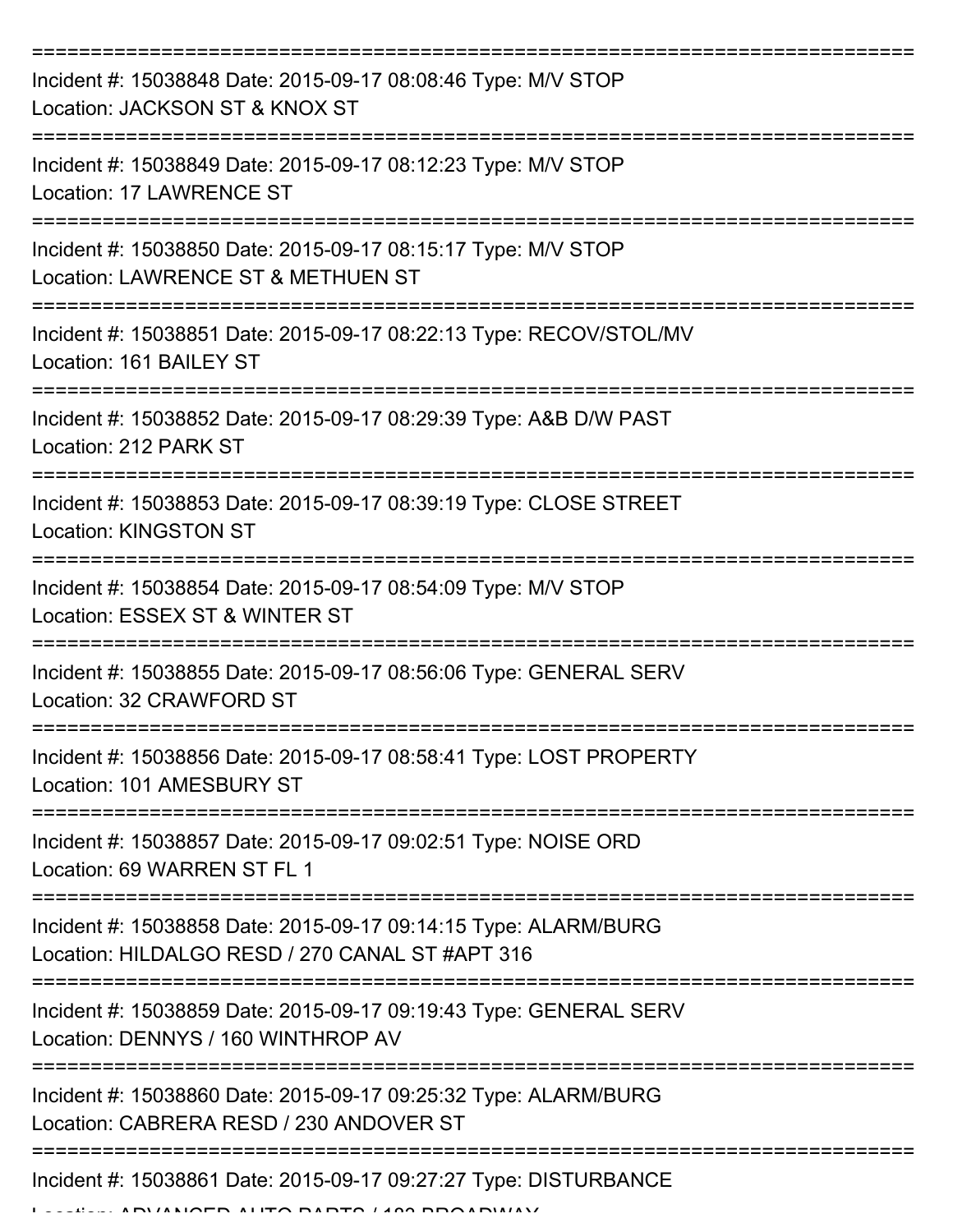| Incident #: 15038862 Date: 2015-09-17 09:29:44 Type: ALARM/BURG<br>Location: EVOLUTION / 473 ESSEX ST                            |
|----------------------------------------------------------------------------------------------------------------------------------|
| Incident #: 15038863 Date: 2015-09-17 09:35:03 Type: TOW OF M/V<br>Location: 60 SARGENT ST                                       |
| Incident #: 15038864 Date: 2015-09-17 09:44:12 Type: M/V STOP<br>Location: 206 BROADWAY                                          |
| Incident #: 15038865 Date: 2015-09-17 09:54:02 Type: SUS PERS/MV<br>Location: FROSTY MUG / 275 MERRIMACK ST                      |
| Incident #: 15038866 Date: 2015-09-17 10:01:30 Type: SELECTIVE ENF<br><b>Location: MERRIMACK ST</b>                              |
| Incident #: 15038867 Date: 2015-09-17 10:01:31 Type: PARK & WALK<br>Location: 205 BROADWAY                                       |
| ===================<br>Incident #: 15038868 Date: 2015-09-17 10:04:05 Type: SPECIAL CHECK<br>Location: BRADFORD ST & FRANKLIN ST |
| Incident #: 15038874 Date: 2015-09-17 10:05:42 Type: INVESTIGATION<br>Location: 131 BERKELEY ST #1                               |
| Incident #: 15038870 Date: 2015-09-17 10:05:49 Type: INVESTIGATION<br>Location: 149 FERRY ST                                     |
| Incident #: 15038869 Date: 2015-09-17 10:05:57 Type: SPECIAL CHECK<br>Location: DAISY ST & HOLLY ST                              |
| Incident #: 15038871 Date: 2015-09-17 10:09:57 Type: TOW OF M/V<br>Location: APPLETON ST & ESSEX ST                              |
| Incident #: 15038872 Date: 2015-09-17 10:10:15 Type: SPECIAL CHECK<br><b>Location: BROOK ST</b>                                  |
| Incident #: 15038873 Date: 2015-09-17 10:18:08 Type: SUS PERS/MV<br>Location: DAISY ST & HOLLY ST                                |
| Incident #: 15038875 Date: 2015-09-17 10:23:37 Type: SPECIAL CHECK                                                               |

Location: CDAMEODD ST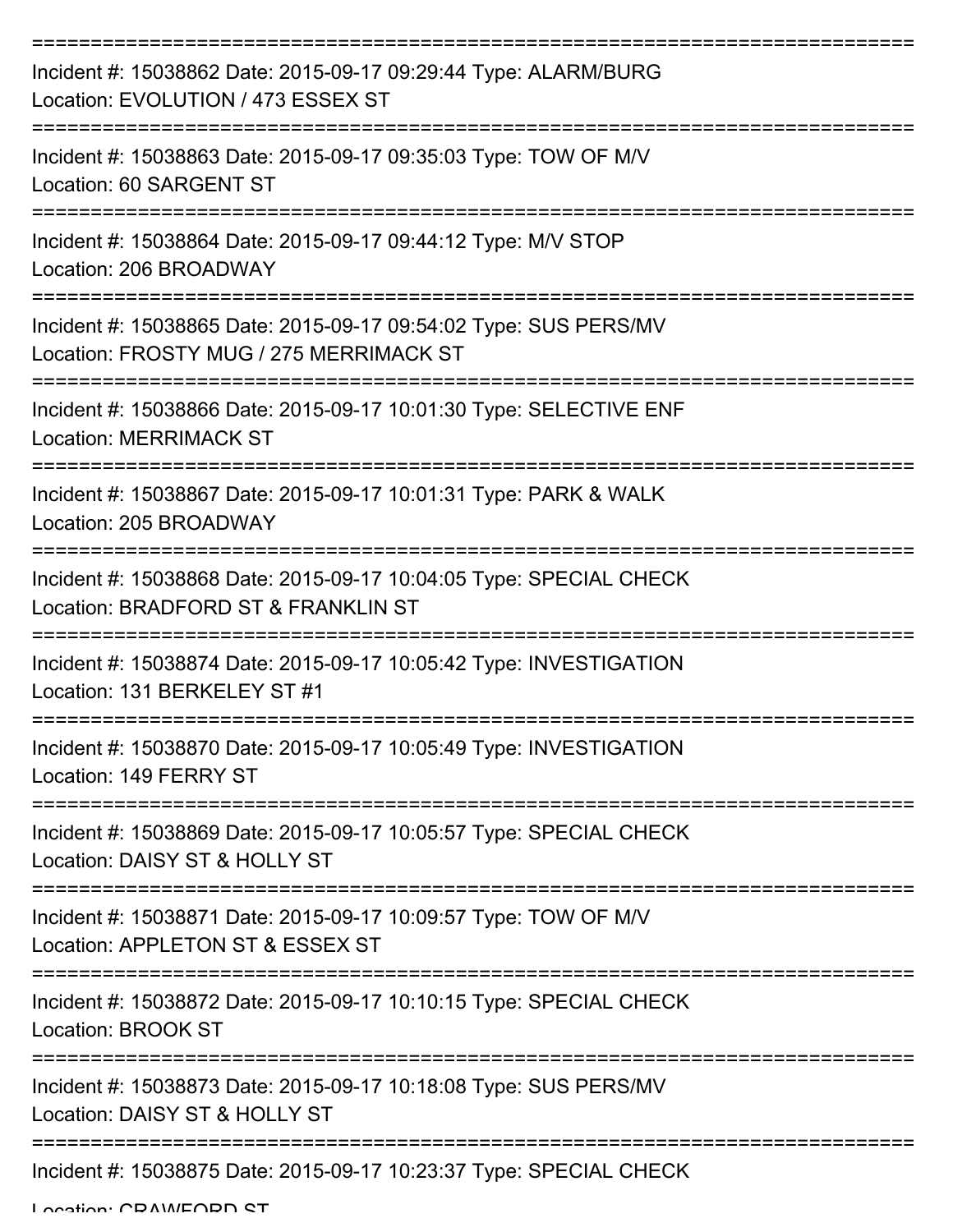| Incident #: 15038876 Date: 2015-09-17 10:30:21 Type: SUS PERS/MV<br>Location: BROADWAY & LOWELL ST               |
|------------------------------------------------------------------------------------------------------------------|
| Incident #: 15038878 Date: 2015-09-17 10:32:35 Type: HIT & RUN PED<br><b>Location: UNION ST</b>                  |
| Incident #: 15038877 Date: 2015-09-17 10:32:59 Type: ASSSIT AMBULANC<br>Location: 124 HAVERHILL ST               |
| Incident #: 15038883 Date: 2015-09-17 10:36:30 Type: STOL/MV/PAS<br>Location: 650 S. UNION ST                    |
| Incident #: 15038879 Date: 2015-09-17 10:42:34 Type: NEIGHBOR PROB<br>Location: 429 S UNION ST #1STFL            |
| Incident #: 15038880 Date: 2015-09-17 10:44:40 Type: SUS PERS/MV<br>Location: 487 ESSEX ST                       |
| Incident #: 15038881 Date: 2015-09-17 10:45:39 Type: AUTO ACC/NO PI<br>Location: TOWERHILL TOWING / 354 WATER ST |
| Incident #: 15038882 Date: 2015-09-17 10:46:19 Type: THREATS<br>Location: LAWRENCE HIGH SCHOOL / 71 N PARISH RD  |
| Incident #: 15038884 Date: 2015-09-17 10:55:29 Type: M/V STOP<br>Location: 342 BROADWAY                          |
| Incident #: 15038885 Date: 2015-09-17 11:03:09 Type: SUS PERS/MV<br>Location: 101 OLIVE AV                       |
| Incident #: 15038886 Date: 2015-09-17 11:09:49 Type: SELECTIVE ENF<br><b>Location: MERRIMACK ST</b>              |
| Incident #: 15038887 Date: 2015-09-17 11:12:06 Type: INVESTIGATION<br>Location: 33 HAMLET ST                     |
| Incident #: 15038888 Date: 2015-09-17 11:12:25 Type: SUS PERS/MV<br>Location: 395 BROADWAY                       |
| Incident #: 15038889 Date: 2015-09-17 11:16:55 Type: INVEST CONT<br>Location: 35 S BROADWAY                      |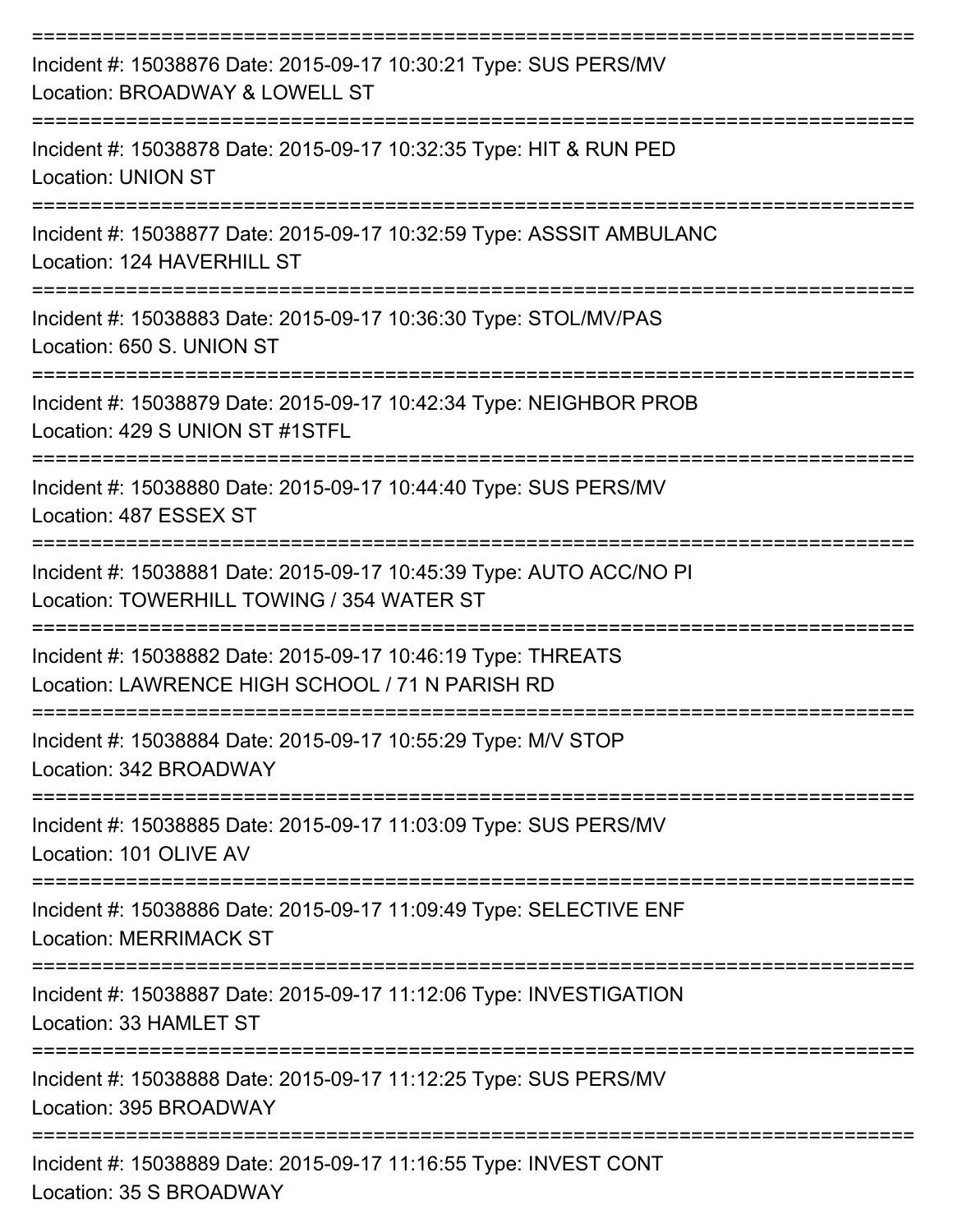| Incident #: 15038890 Date: 2015-09-17 11:23:22 Type: MAL DAMAGE<br>Location: 270 E HAVERHILL ST                                                                    |
|--------------------------------------------------------------------------------------------------------------------------------------------------------------------|
| ==========================<br>Incident #: 15038891 Date: 2015-09-17 11:24:40 Type: TOW/REPOSSED<br>Location: 59 MILTON ST                                          |
| Incident #: 15038892 Date: 2015-09-17 11:27:19 Type: SUS PERS/MV<br><b>Location: DAISY ST</b>                                                                      |
| Incident #: 15038893 Date: 2015-09-17 11:30:57 Type: TOW OF M/V<br>Location: AMES ST & SMITH ST                                                                    |
| Incident #: 15038894 Date: 2015-09-17 11:43:20 Type: SUS PERS/MV<br>Location: 18 FOREST ST<br>=================================<br>=============================== |
| Incident #: 15038895 Date: 2015-09-17 11:50:50 Type: SPECIAL CHECK<br>Location: BRADFORD ST & FRANKLIN ST                                                          |
| Incident #: 15038896 Date: 2015-09-17 11:51:10 Type: M/V STOP<br><b>Location: 285 MERRIMACK ST</b>                                                                 |
| Incident #: 15038897 Date: 2015-09-17 11:55:07 Type: M/V STOP<br>Location: FERRY ST & WILLIAM ST                                                                   |
| Incident #: 15038898 Date: 2015-09-17 11:57:55 Type: B&E FOLLOW UP<br>Location: 25 LOGAN ST                                                                        |
| Incident #: 15038899 Date: 2015-09-17 11:59:57 Type: SUS PERS/MV<br>Location: 19 BAILEY ST                                                                         |
| Incident #: 15038900 Date: 2015-09-17 12:02:17 Type: M/V STOP<br>Location: EATON ST & EVERETT ST                                                                   |
| Incident #: 15038901 Date: 2015-09-17 12:02:45 Type: M/V STOP<br>Location: 298 LAWRENCE ST                                                                         |
| Incident #: 15038902 Date: 2015-09-17 12:03:13 Type: TOW OF M/V<br>Location: 72 CRESCENT ST                                                                        |
| Incident #: 15038903 Date: 2015-09-17 12:16:46 Type: M/V STOP<br>Location: EVERETT ST & PACKARD ST                                                                 |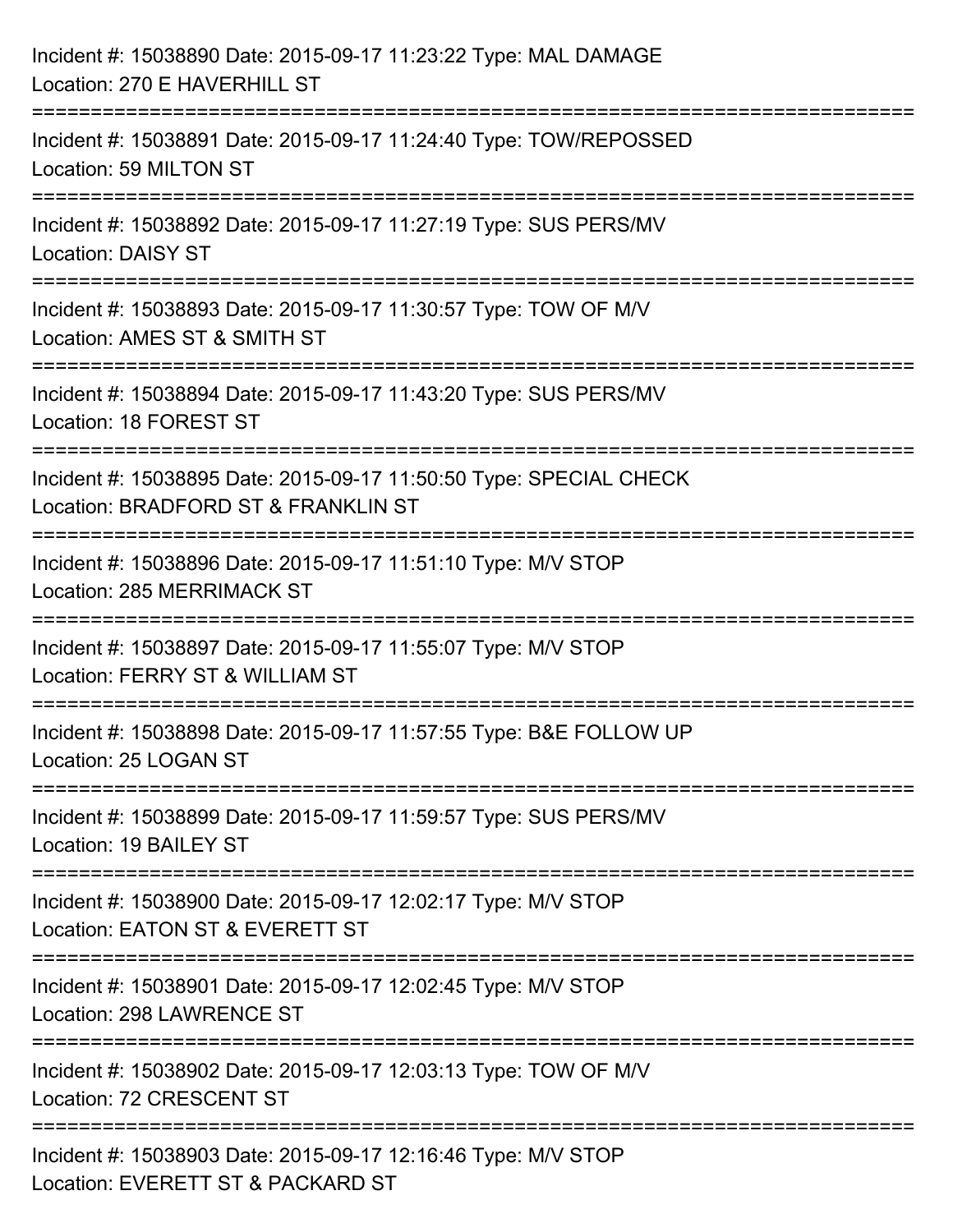| Incident #: 15038917 Date: 2015-09-17 13:49:46 Type: TOW OF M/V<br>Location: 1 SUMMIT AV                 |
|----------------------------------------------------------------------------------------------------------|
| Incident #: 15038916 Date: 2015-09-17 13:44:22 Type: 209A/SERVE<br>Location: 22 BROOK ST                 |
| Incident #: 15038915 Date: 2015-09-17 13:29:47 Type: TOW OF M/V<br>Location: 274 PROSPECT ST             |
| Incident #: 15038914 Date: 2015-09-17 13:19:02 Type: M/V STOP<br>Location: FRANKLIN ST & VALLEY ST       |
| Incident #: 15038913 Date: 2015-09-17 13:17:08 Type: 209A/SERVE<br>Location: 112 WATER ST                |
| Incident #: 15038912 Date: 2015-09-17 13:16:12 Type: M/V STOP<br>Location: CHESTNUT ST & LAWRENCE ST     |
| Incident #: 15038911 Date: 2015-09-17 13:08:52 Type: LARCENY/PAST<br>Location: 18 FRANKLIN ST            |
| Incident #: 15038910 Date: 2015-09-17 12:48:19 Type: ALARM/BURG<br>Location: ORTIZ RESD / 31 N PARISH RD |
| Incident #: 15038909 Date: 2015-09-17 12:47:34 Type: 209A/SERVE<br>Location: 154 EXCHANGE ST FL 1ST      |
| Incident #: 15038908 Date: 2015-09-17 12:45:36 Type: INVESTIGATION<br>Location: 2 APPLETON ST            |
| Incident #: 15038907 Date: 2015-09-17 12:35:07 Type: M/V STOP<br><b>Location: MARSTON ST</b>             |
| Incident #: 15038906 Date: 2015-09-17 12:30:02 Type: M/V STOP<br>Location: 425 ESSEX ST                  |
| Incident #: 15038904 Date: 2015-09-17 12:27:15 Type: M/V STOP<br>Location: BROADWAY & CROSS ST           |
| Incident #: 15038905 Date: 2015-09-17 12:24:21 Type: STOLEN PROP<br>Location: 102 HAWTHORNE WAY #132     |

===========================================================================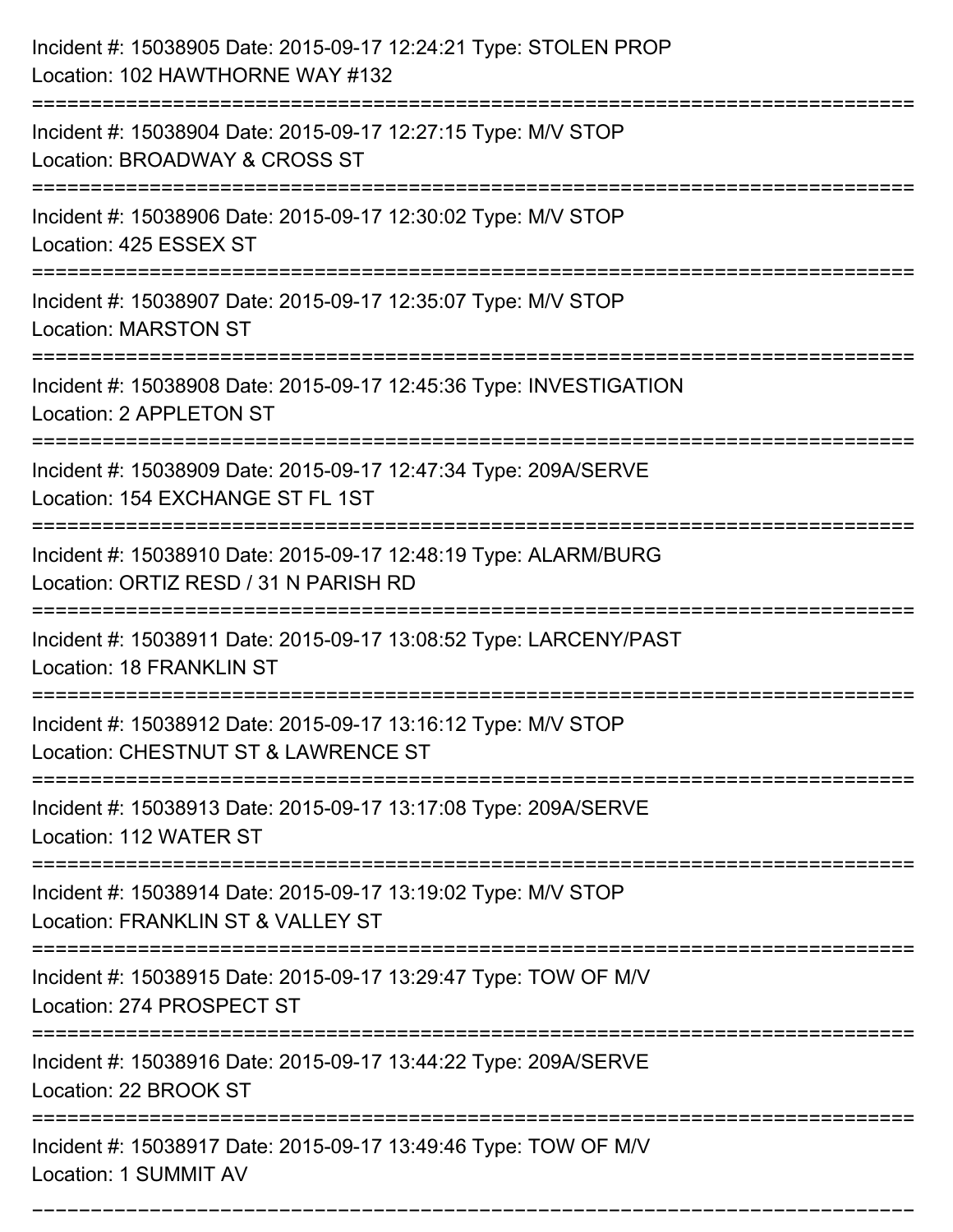| Incident #: 15038918 Date: 2015-09-17 13:54:35 Type: WARRANT SERVE<br>Location: 149 FERRY ST                       |
|--------------------------------------------------------------------------------------------------------------------|
| =======================<br>Incident #: 15038919 Date: 2015-09-17 13:57:06 Type: M/V STOP<br>Location: 205 BROADWAY |
| Incident #: 15038920 Date: 2015-09-17 14:00:42 Type: LARCENY/PAST<br>Location: 112 WATER ST                        |
| Incident #: 15038921 Date: 2015-09-17 14:06:55 Type: TOW OF M/V<br>Location: AVON ST & E HAVERHILL ST              |
| Incident #: 15038922 Date: 2015-09-17 14:08:49 Type: M/V STOP<br>Location: 73 WINTHROP AV                          |
| Incident #: 15038923 Date: 2015-09-17 14:11:38 Type: 209A/SERVE<br>Location: 596 HOWARD ST                         |
| Incident #: 15038924 Date: 2015-09-17 14:13:42 Type: SPECIAL CHECK<br>Location: DAISY ST & HOLLY ST                |
| Incident #: 15038925 Date: 2015-09-17 14:26:17 Type: M/V STOP<br>Location: BROADWAY & LOWELL ST                    |
| Incident #: 15038926 Date: 2015-09-17 14:26:53 Type: M/V STOP<br><b>Location: S UNION ST</b>                       |
| Incident #: 15038927 Date: 2015-09-17 14:28:55 Type: MEDIC SUPPORT<br>Location: SHEEHANS / 9 CARVER ST             |
| Incident #: 15038928 Date: 2015-09-17 14:31:44 Type: UNWANTEDGUEST<br>Location: 43 JACKSON ST                      |
| Incident #: 15038929 Date: 2015-09-17 14:35:51 Type: M/V STOP<br>Location: 200 COMMON ST                           |
| Incident #: 15038930 Date: 2015-09-17 14:41:16 Type: M/V STOP<br>Location: 235 BROADWAY                            |
| Incident #: 15038931 Date: 2015-09-17 14:42:49 Type: DISTURBANCE<br>Location: 131 SPRINGFIELD ST                   |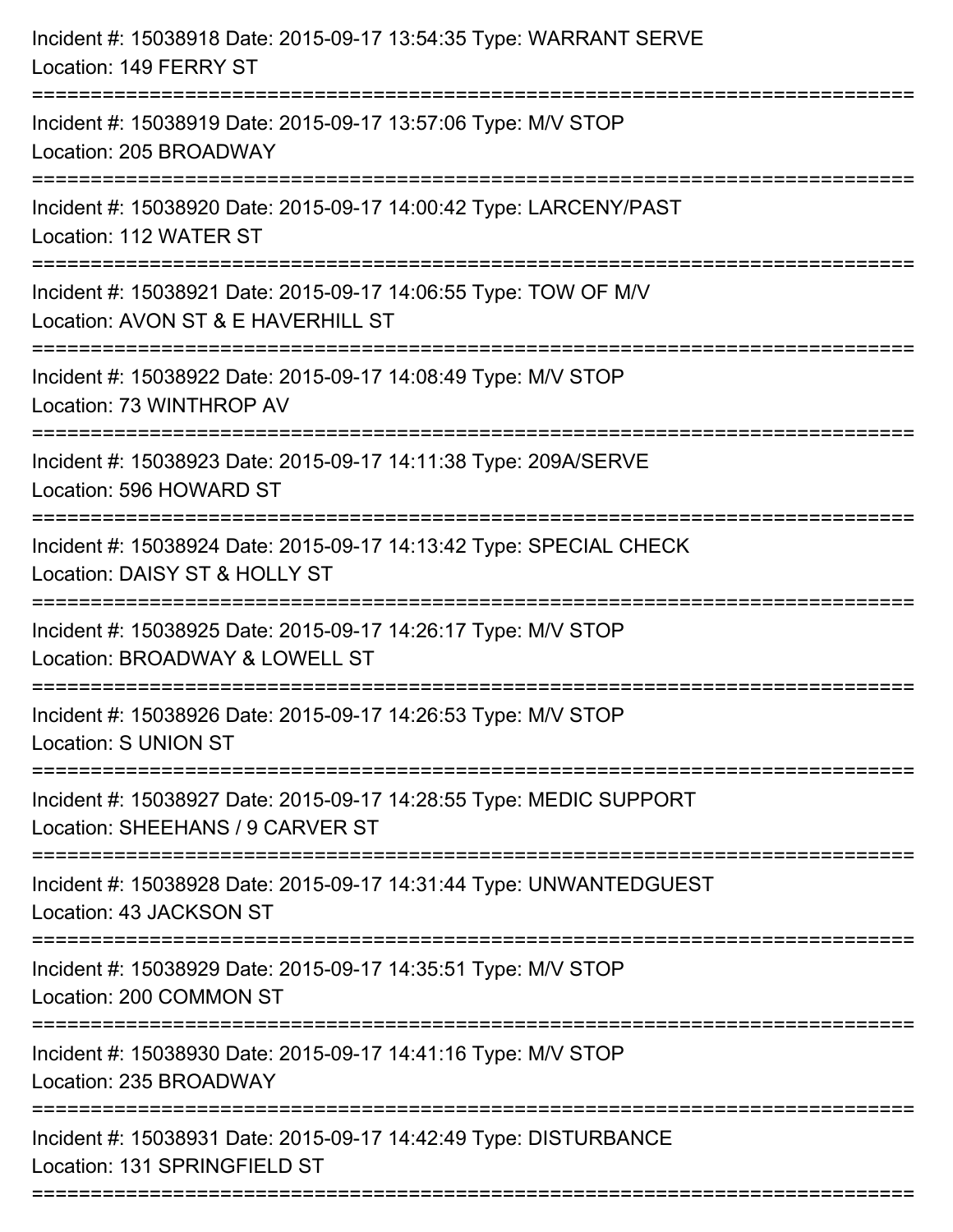Location: CRAWFORD ST & EXETER ST

| Incident #: 15038933 Date: 2015-09-17 15:22:58 Type: M/V STOP<br>Location: AMESBURY ST & METHUEN ST        |
|------------------------------------------------------------------------------------------------------------|
| Incident #: 15038934 Date: 2015-09-17 15:26:22 Type: HIT & RUN M/V<br>Location: 35 COMMON ST               |
| Incident #: 15038935 Date: 2015-09-17 15:26:42 Type: MAN DOWN<br>Location: 200 COMMON ST                   |
| Incident #: 15038936 Date: 2015-09-17 15:40:56 Type: TOW/REPOSSED<br>Location: 32 BODWELL ST               |
| Incident #: 15038937 Date: 2015-09-17 15:43:36 Type: 209A/SERVE<br>Location: 154 EXCHANGE ST #1            |
| Incident #: 15038938 Date: 2015-09-17 15:53:18 Type: ALARM/BURG<br>Location: 9 SUMMER ST #S703             |
| Incident #: 15038939 Date: 2015-09-17 15:59:50 Type: ALARM/BURG<br>Location: BRODNICK RESD / 22 HOFFMAN AV |
| Incident #: 15038940 Date: 2015-09-17 16:04:47 Type: E911 HANGUP<br>Location: 73 WINTHROP AV               |
| Incident #: 15038941 Date: 2015-09-17 16:07:45 Type: DRUG VIO<br>Location: ALDER ST & RHINE ST             |
| Incident #: 15038942 Date: 2015-09-17 16:19:50 Type: DISTURBANCE<br>Location: 99 SUMMER ST FL 2NDFL        |
| Incident #: 15038943 Date: 2015-09-17 16:24:53 Type: SUS PERS/MV<br>Location: 58 THORNDIKE ST              |
| Incident #: 15038944 Date: 2015-09-17 16:26:05 Type: KEEP PEACE<br>Location: 30 ALDER ST FL 1ST            |
| Incident #: 15038945 Date: 2015-09-17 16:34:50 Type: MEDIC SUPPORT<br>Location: 1 GENERAL ST               |
|                                                                                                            |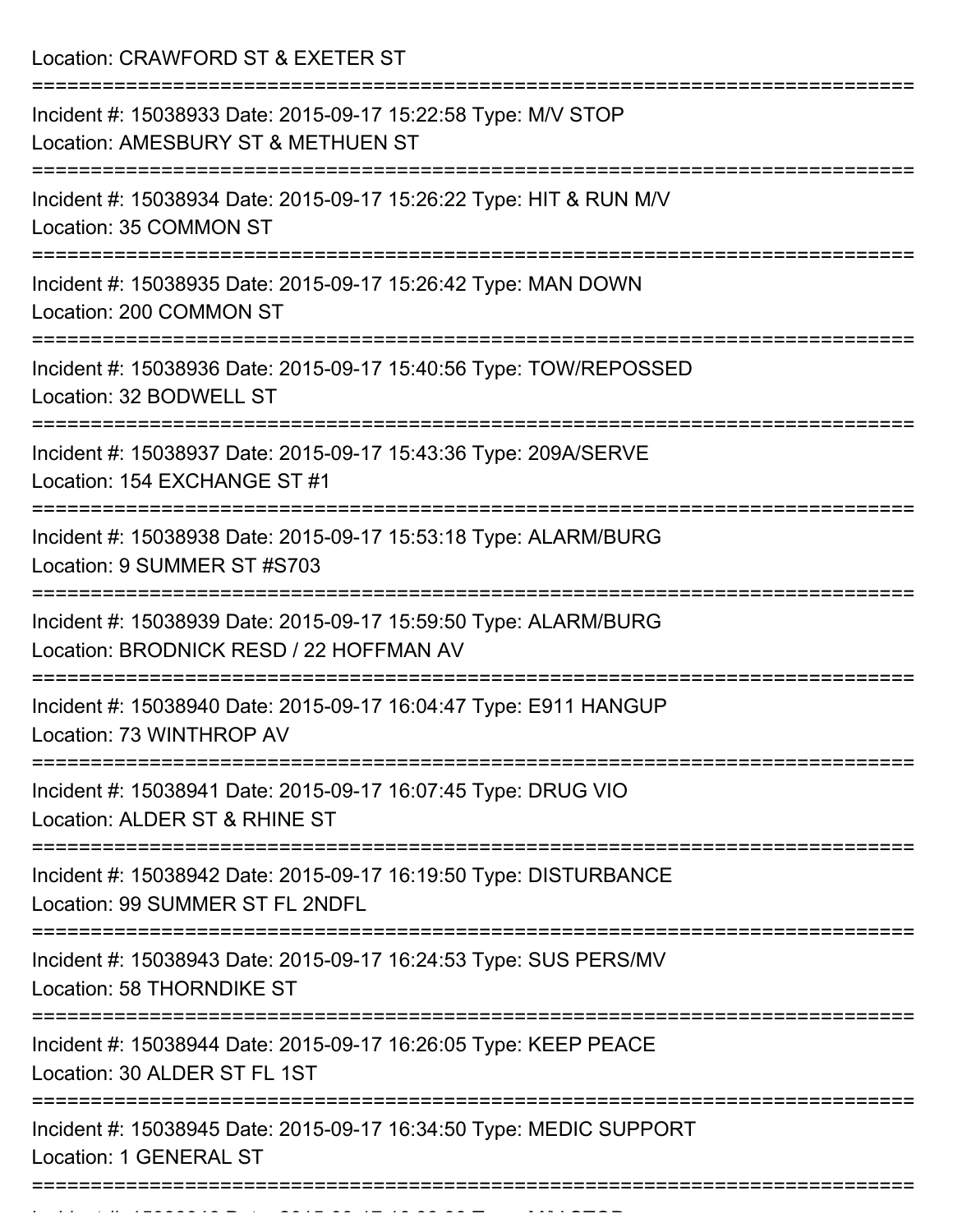Location: CANAL ST & UNION ST

| Incident #: 15038947 Date: 2015-09-17 16:39:47 Type: M/V STOP<br>Location: BROADWAY & LOWELL ST            |
|------------------------------------------------------------------------------------------------------------|
| Incident #: 15038948 Date: 2015-09-17 16:44:55 Type: DISORDERLY<br>Location: 200 COMMON ST                 |
| Incident #: 15038949 Date: 2015-09-17 16:47:44 Type: DRUG VIO<br><b>Location: JACKSON TER</b>              |
| Incident #: 15038950 Date: 2015-09-17 16:48:15 Type: AUTO ACC/NO PI<br>Location: ANDOVER ST & PARKER ST    |
| Incident #: 15038951 Date: 2015-09-17 16:55:00 Type: B&E/MV/PAST<br>Location: 600 ESSEX ST                 |
| Incident #: 15038952 Date: 2015-09-17 16:57:34 Type: DISTURBANCE<br>Location: 163 WEST ST                  |
| Incident #: 15038953 Date: 2015-09-17 17:01:31 Type: AUTO ACC/NO PI<br>Location: MERRIMACK ST & S UNION ST |
| Incident #: 15038954 Date: 2015-09-17 17:12:52 Type: PARK & WALK<br>Location: BRADFORD ST & BROADWAY       |
| Incident #: 15038955 Date: 2015-09-17 17:30:33 Type: M/V STOP<br>Location: ESSEX ST & JACKSON ST           |
| Incident #: 15038956 Date: 2015-09-17 17:31:44 Type: M/V STOP<br>Location: 575 COMMON ST                   |
| Incident #: 15038957 Date: 2015-09-17 17:35:49 Type: A&B PROG<br>Location: JB LOUNGE / 151 S UNION ST      |
| Incident #: 15038958 Date: 2015-09-17 17:41:55 Type: M/V STOP<br>Location: BROADWAY & CONCORD ST           |
| Incident #: 15038959 Date: 2015-09-17 17:43:12 Type: M/V STOP<br>Location: JACKSON ST & MONTGOMERY ST      |
|                                                                                                            |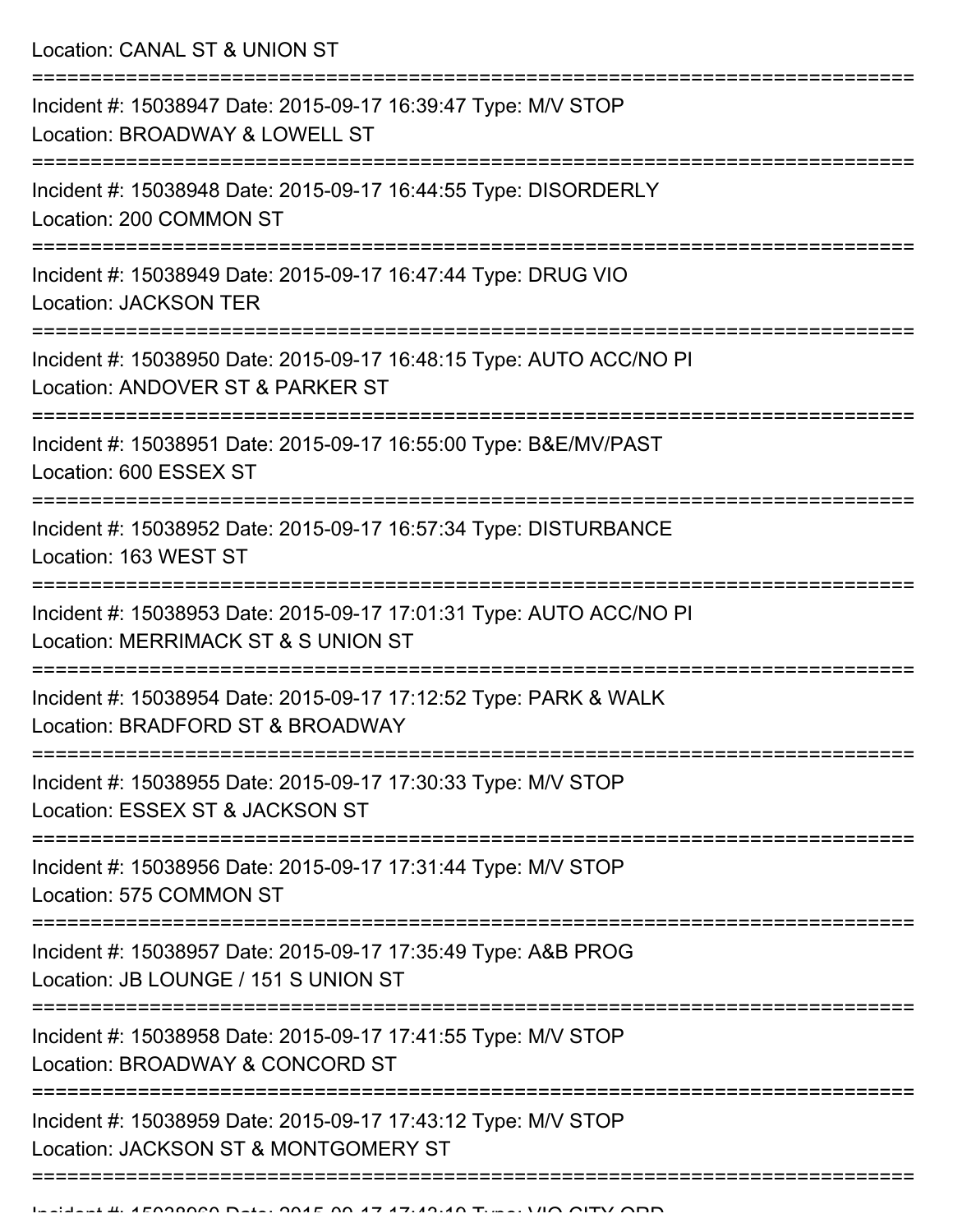|  |  | Location: 248 BROADWAY |
|--|--|------------------------|
|--|--|------------------------|

| Incident #: 15038961 Date: 2015-09-17 17:52:16 Type: PARK & WALK<br>Location: MARKET ST & S UNION ST                 |
|----------------------------------------------------------------------------------------------------------------------|
| Incident #: 15038962 Date: 2015-09-17 17:54:38 Type: M/V STOP<br>Location: OAK ST                                    |
| Incident #: 15038963 Date: 2015-09-17 17:55:40 Type: PARK & WALK<br>Location: BRADFORD ST & BROADWAY                 |
| Incident #: 15038964 Date: 2015-09-17 17:55:57 Type: NEIGHBOR PROB<br>Location: 364 ANDOVER ST FL 2                  |
| Incident #: 15038965 Date: 2015-09-17 17:55:58 Type: KEEP PEACE<br>Location: 179 ARLINGTON ST FL 2                   |
| Incident #: 15038966 Date: 2015-09-17 18:08:47 Type: M/V STOP<br>Location: CVS PHARMACY / 266 BROADWAY               |
| Incident #: 15038967 Date: 2015-09-17 18:09:21 Type: ALARM/HOLD<br>Location: LA MARCHE SUPERMARKET / 334 LAWRENCE ST |
| Incident #: 15038968 Date: 2015-09-17 18:13:02 Type: NOISE ORD<br>Location: 15-17 FARLEY ST                          |
| Incident #: 15038969 Date: 2015-09-17 18:17:53 Type: PARK & WALK<br>Location: DAISY ST & HOLLY ST                    |
| Incident #: 15038970 Date: 2015-09-17 18:21:03 Type: MISSING PERS<br>Location: 19 WINTER ST                          |
| Incident #: 15038972 Date: 2015-09-17 18:23:15 Type: NOTIFICATION<br>Location: 5 MERRIMACK VIEW CT                   |
| Incident #: 15038971 Date: 2015-09-17 18:23:47 Type: SUS PERS/MV<br>Location: LAWRENCE ST & SARATOGA ST              |
| Incident #: 15038973 Date: 2015-09-17 18:28:08 Type: M/V STOP<br>Location: HAMPSHIRE ST & VALLEY ST                  |
| Incident #: 15038974 Date: 2015-09-17 18:33:42 Type: M/V STOP                                                        |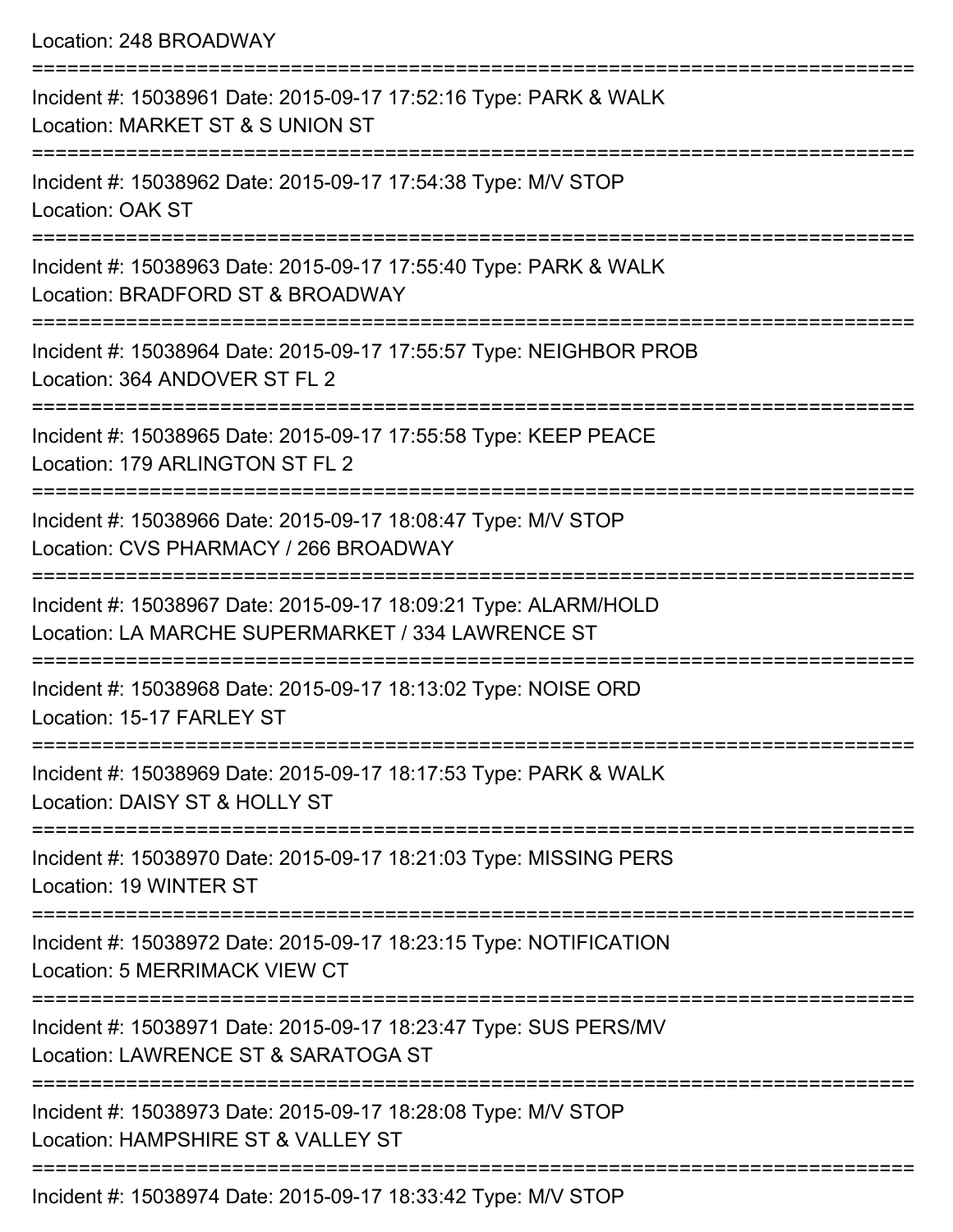| Incident #: 15038975 Date: 2015-09-17 18:36:08 Type: SUS PERS/MV<br>Location: MASS ELECTRIC SUB STATION / 50 WEST ST      |
|---------------------------------------------------------------------------------------------------------------------------|
| Incident #: 15038976 Date: 2015-09-17 18:47:50 Type: FIGHT<br>Location: 136 HIGH ST                                       |
| Incident #: 15038977 Date: 2015-09-17 19:04:06 Type: M/V STOP<br>Location: 305 ESSEX ST                                   |
| Incident #: 15038978 Date: 2015-09-17 19:06:37 Type: LOST PROPERTY<br>Location: ACTON ST & BROADWAY                       |
| Incident #: 15038979 Date: 2015-09-17 19:12:37 Type: DISTURBANCE<br>Location: MARKET ST & PARKER ST                       |
| Incident #: 15038980 Date: 2015-09-17 19:19:39 Type: LARCENY/PAST<br>Location: 620 ESSEX ST                               |
| Incident #: 15038981 Date: 2015-09-17 19:22:52 Type: NEIGHBOR PROB<br>Location: 386 SALEM ST                              |
| Incident #: 15038982 Date: 2015-09-17 19:32:05 Type: NEIGHBOR PROB<br>Location: 24 ROBINSON CT #1 FL 1                    |
| Incident #: 15038983 Date: 2015-09-17 19:40:22 Type: M/V STOP<br>Location: BROADWAY & HAVERHILL ST                        |
| Incident #: 15038984 Date: 2015-09-17 19:46:14 Type: M/V STOP<br>Location: MARSTON ST & STORROW ST                        |
| Incident #: 15038985 Date: 2015-09-17 19:53:22 Type: ALARM/HOLD<br>Location: 105 JACKSON ST                               |
| Incident #: 15038986 Date: 2015-09-17 19:57:58 Type: TOW OF M/V<br>Location: CVS PHARMACY / 266 BROADWAY                  |
| Incident #: 15038987 Date: 2015-09-17 20:10:55 Type: ALARM/BURG<br>Location: LAWRENCE FAMILY DEVELOPMENT / 10 RAILROAD ST |
| Incident #: 15038988 Date: 2015-09-17 20:14:23 Type: ALARM/BURG                                                           |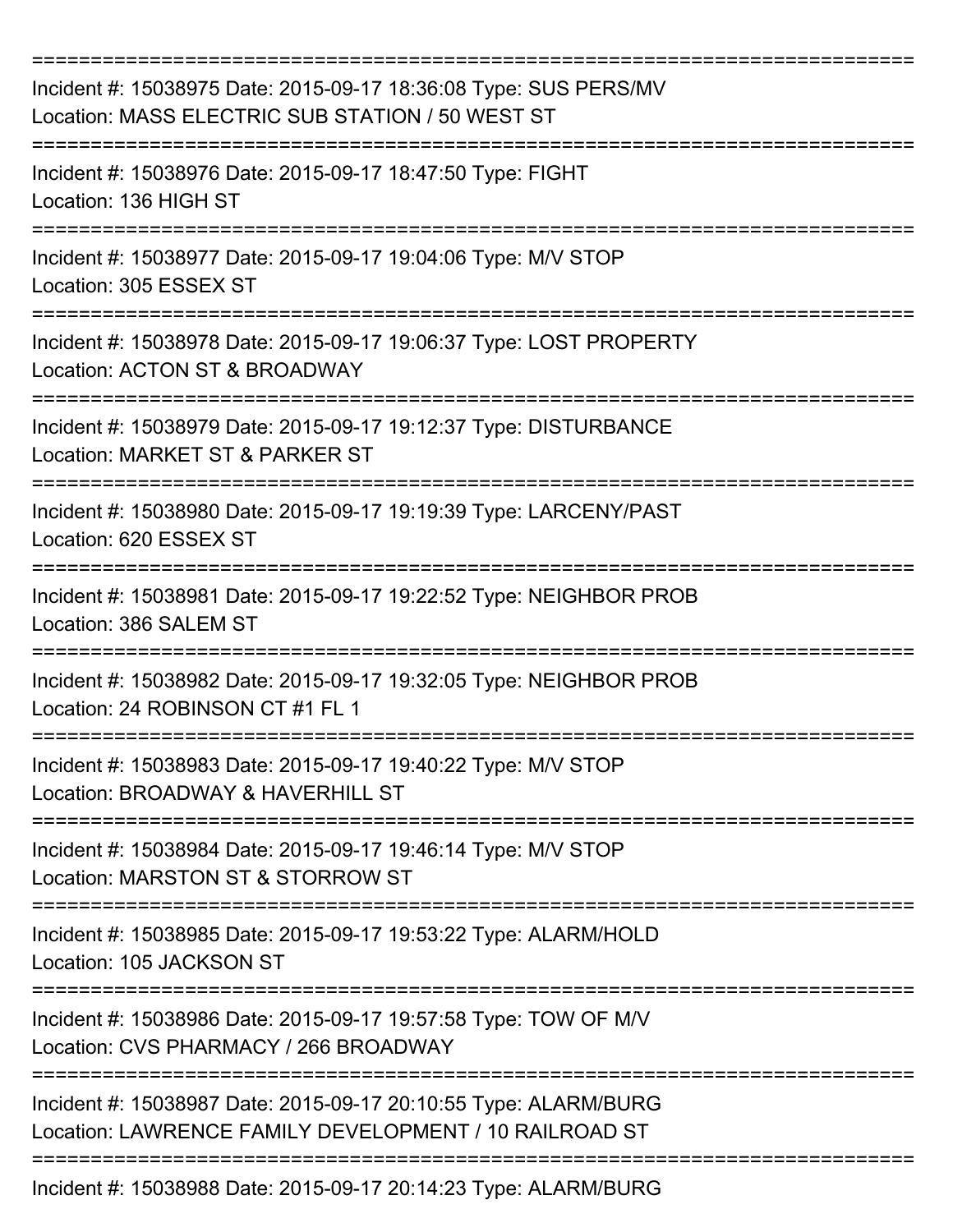| Incident #: 15038989 Date: 2015-09-17 20:32:38 Type: M/V STOP<br>Location: 19 E HAVERHILL ST                 |
|--------------------------------------------------------------------------------------------------------------|
| Incident #: 15038992 Date: 2015-09-17 20:32:42 Type: SUS PERS/MV<br>Location: 18 SUMMIT AV                   |
| Incident #: 15038991 Date: 2015-09-17 20:33:06 Type: ALARM/BURG<br>Location: LORENZO BUILDING / 599 CANAL ST |
| Incident #: 15038990 Date: 2015-09-17 20:33:15 Type: B&E/PROG<br>Location: EVERETT ST & ROWE ST              |
| Incident #: 15038993 Date: 2015-09-17 20:36:29 Type: DISORDERLY<br>Location: 473 ESSEX ST                    |
| Incident #: 15038994 Date: 2015-09-17 20:40:56 Type: M/V STOP<br>Location: AMESBURY ST & LOWELL ST           |
| Incident #: 15038995 Date: 2015-09-17 20:42:38 Type: M/V STOP<br>Location: ERVING AV & JACKSON ST            |
| Incident #: 15038996 Date: 2015-09-17 21:02:43 Type: M/V STOP<br>Location: 479 BROADWAY                      |
| Incident #: 15038997 Date: 2015-09-17 21:04:21 Type: SHOTS FIRED<br>Location: ALDER ST & POPLAR ST           |
| Incident #: 15038998 Date: 2015-09-17 21:04:50 Type: NEIGHBOR PROB<br>Location: 32 LAWRENCE ST #3 FL 27      |
| Incident #: 15038999 Date: 2015-09-17 21:07:37 Type: M/V STOP<br>Location: 528 ANDOVER ST                    |
| Incident #: 15039000 Date: 2015-09-17 21:23:14 Type: M/V STOP<br>Location: EXCHANGE ST & PARK ST             |
| Incident #: 15039001 Date: 2015-09-17 21:23:55 Type: DISORDERLY<br>Location: 5 EUTAW ST                      |
| Incident #: 15039002 Date: 2015-09-17 21:32:53 Type: M/V STOP                                                |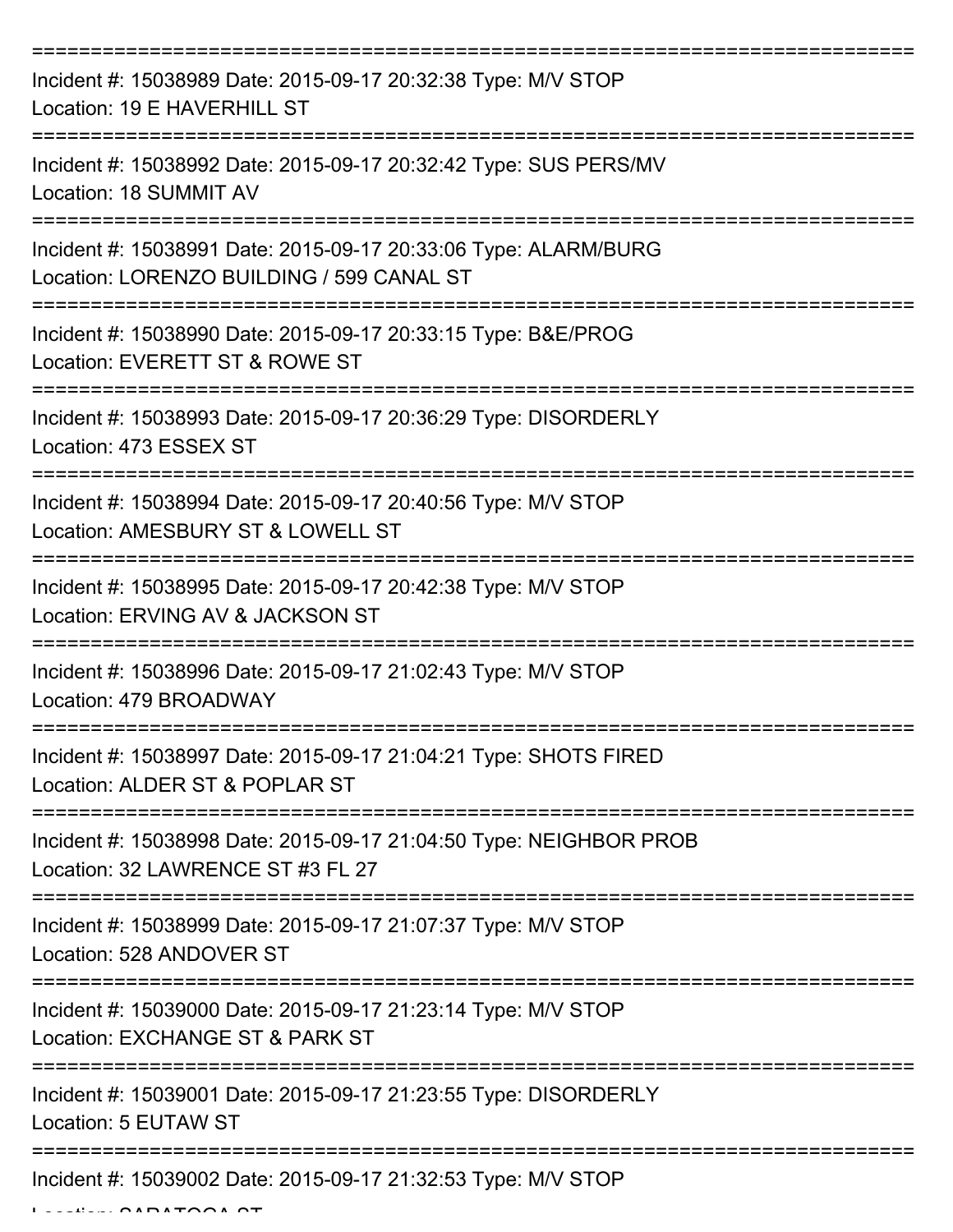| Incident #: 15039003 Date: 2015-09-17 21:33:56 Type: LOUD NOISE<br>Location: 316 LAWRENCE ST                            |
|-------------------------------------------------------------------------------------------------------------------------|
| Incident #: 15039004 Date: 2015-09-17 22:03:08 Type: ALARM/BURG<br>Location: EL MERCADITO GROCERY / 49 WALNUT           |
| Incident #: 15039006 Date: 2015-09-17 22:04:47 Type: WOMAN DOWN<br>Location: 46 WHITMAN ST FL 2                         |
| Incident #: 15039005 Date: 2015-09-17 22:04:53 Type: M/V STOP<br>Location: LAWRENCE ST & PARK ST                        |
| Incident #: 15039007 Date: 2015-09-17 22:07:50 Type: ALARM/BURG<br>Location: FERNANDEZ BEAUTY SALON / 402 BROADWAY #1   |
| Incident #: 15039008 Date: 2015-09-17 22:13:12 Type: DISTURBANCE<br>Location: 117 PROSPECT ST FL 1                      |
| Incident #: 15039009 Date: 2015-09-17 22:23:49 Type: DOMESTIC/PROG<br>Location: 95 FARNHAM ST FL 3                      |
| Incident #: 15039010 Date: 2015-09-17 22:29:21 Type: SUS PERS/MV<br>Location: 15 LESLIE ST                              |
| Incident #: 15039011 Date: 2015-09-17 22:42:45 Type: M/V STOP<br>Location: BUTLER ST & MILTON ST                        |
| Incident #: 15039012 Date: 2015-09-17 23:05:12 Type: M/V STOP<br>Location: 192 OSGOOD ST                                |
| Incident #: 15039013 Date: 2015-09-17 23:20:03 Type: ALARM/BURG<br>Location: WIRELESS REPAIR SOLUTIONS / 206 S UNION ST |
| Incident #: 15039014 Date: 2015-09-17 23:27:50 Type: M/V STOP<br>Location: AMES ST & YALE ST                            |
| Incident #: 15039015 Date: 2015-09-17 23:44:47 Type: M/V STOP<br>Location: 118 STEARNS AV                               |
|                                                                                                                         |